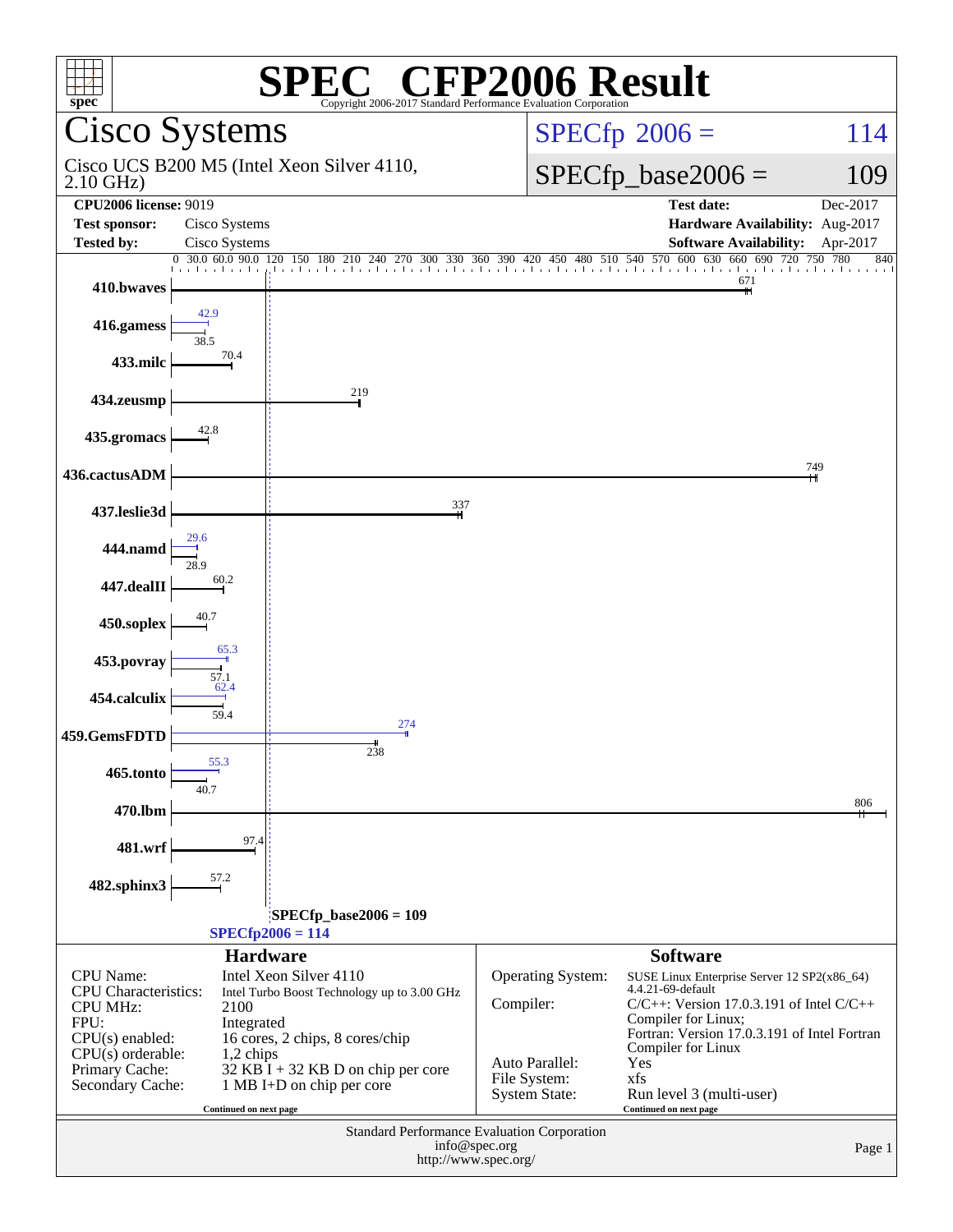

# Cisco Systems

#### 2.10 GHz) Cisco UCS B200 M5 (Intel Xeon Silver 4110,

### $SPECfp2006 = 114$  $SPECfp2006 = 114$

### $SPECfp\_base2006 = 109$

| <b>CPU2006 license: 9019</b>         |                                                                                                   |                                                            | <b>Test date:</b><br>Dec-2017             |
|--------------------------------------|---------------------------------------------------------------------------------------------------|------------------------------------------------------------|-------------------------------------------|
| <b>Test sponsor:</b>                 | Cisco Systems                                                                                     |                                                            | Hardware Availability: Aug-2017           |
| <b>Tested by:</b>                    | Cisco Systems                                                                                     |                                                            | <b>Software Availability:</b><br>Apr-2017 |
| L3 Cache:<br>Other Cache:<br>Memory: | 11 MB I+D on chip per chip<br>None<br>384 GB (24 x 16 GB 2Rx4 PC4-2666V-R,<br>running at $2400$ ) | <b>Base Pointers:</b><br>Peak Pointers:<br>Other Software: | $64$ -bit<br>$32/64$ -bit<br>None         |
| Disk Subsystem:<br>Other Hardware:   | 1 x 600 GB SAS HDD, 10K RPM<br>None                                                               |                                                            |                                           |

| <b>Results Table</b>   |                                                                                                      |              |                |       |                |       |                |              |                |              |                |              |
|------------------------|------------------------------------------------------------------------------------------------------|--------------|----------------|-------|----------------|-------|----------------|--------------|----------------|--------------|----------------|--------------|
|                        | <b>Base</b>                                                                                          |              |                |       | <b>Peak</b>    |       |                |              |                |              |                |              |
| <b>Benchmark</b>       | <b>Seconds</b>                                                                                       | <b>Ratio</b> | <b>Seconds</b> | Ratio | <b>Seconds</b> | Ratio | <b>Seconds</b> | <b>Ratio</b> | <b>Seconds</b> | <b>Ratio</b> | <b>Seconds</b> | <b>Ratio</b> |
| 410.bwaves             | 20.3                                                                                                 | 668          | 20.3           | 671   | 20.1           | 675   | 20.3           | 668          | 20.3           | 671          | 20.1           | 675          |
| 416.gamess             | 508                                                                                                  | 38.5         | 509            | 38.5  | 509            | 38.5  | 456            | 42.9         | 457            | 42.9         | 457            | 42.8         |
| $433$ .milc            | 130                                                                                                  | 70.4         | 132            | 69.4  | 130            | 70.6  | 130            | 70.4         | 132            | 69.4         | 130            | 70.6         |
| 434.zeusmp             | 41.5                                                                                                 | 219          | 41.8           | 218   | 41.5           | 219   | 41.5           | 219          | 41.8           | 218          | 41.5           | 219          |
| $435.$ gromacs         | 167                                                                                                  | 42.9         | 167            | 42.7  | 167            | 42.8  | 167            | 42.9         | 167            | 42.7         | <b>167</b>     | 42.8         |
| 436.cactusADM          | 16.1                                                                                                 | 744          | 15.9           | 751   | 15.9           | 749   | 16.1           | 744          | 15.9           | 751          | 15.9           | <u>749</u>   |
| 437.leslie3d           | 28.2                                                                                                 | 334          | 27.8           | 338   | 27.9           | 337   | 28.2           | 334          | 27.8           | 338          | 27.9           | 337          |
| 444.namd               | 277                                                                                                  | 28.9         | 277            | 29.0  | 277            | 28.9  | 271            | 29.6         | 271            | 29.6         | 271            | 29.6         |
| $ 447 \text{.}$ dealII | 190                                                                                                  | 60.2         | 192            | 59.5  | 190            | 60.3  | <b>190</b>     | 60.2         | 192            | 59.5         | 190            | 60.3         |
| $450$ .soplex          | 206                                                                                                  | 40.4         | 205            | 40.7  | 205            | 40.7  | 206            | 40.4         | 205            | 40.7         | 205            | 40.7         |
| $ 453$ . povray        | 93.9                                                                                                 | 56.6         | 93.2           | 57.1  | 91.4           | 58.2  | 81.4           | 65.3         | 81.5           | 65.3         | 83.1           | 64.0         |
| $ 454$ .calculix       | 138                                                                                                  | 59.6         | 139            | 59.4  | 139            | 59.4  | 132            | 62.5         | <u>132</u>     | 62.4         | 132            | 62.3         |
| 459.GemsFDTD           | 44.3                                                                                                 | 240          | 44.8           | 237   | 44.6           | 238   | 38.6           | 275          | 38.7           | 274          | 38.9           | 273          |
| $ 465$ .tonto          | 242                                                                                                  | 40.7         | 242            | 40.6  | 241            | 40.8  | 178            | 55.3         | 178            | 55.3         | 178            | 55.3         |
| 470.1bm                | 16.5                                                                                                 | 832          | 17.0           | 806   | 17.1           | 801   | 16.5           | 832          | 17.0           | 806          | 17.1           | 801          |
| $ 481$ .wrf            | 115                                                                                                  | 97.4         | 115            | 97.1  | 115            | 97.4  | 115            | 97.4         | 115            | 97.1         | <b>115</b>     | 97.4         |
| 482.sphinx3            | 343                                                                                                  | 56.8         | 340            | 57.3  | 341            | 57.2  | 343            | 56.8         | 340            | 57.3         | 341            | 57.2         |
|                        | Decute ennear in the order in which thay were my Dold underlined taut indicates a modian measurement |              |                |       |                |       |                |              |                |              |                |              |

Results appear in the [order in which they were run.](http://www.spec.org/auto/cpu2006/Docs/result-fields.html#RunOrder) Bold underlined text [indicates a median measurement.](http://www.spec.org/auto/cpu2006/Docs/result-fields.html#Median)

### **[Operating System Notes](http://www.spec.org/auto/cpu2006/Docs/result-fields.html#OperatingSystemNotes)**

Stack size set to unlimited using "ulimit -s unlimited"

#### **[Platform Notes](http://www.spec.org/auto/cpu2006/Docs/result-fields.html#PlatformNotes)**

BIOS Settings: Intel HyperThreading Technology set to Disabled CPU performance set to Enterprise Power Performance Tuning set to OS SNC set to Disabled IMC Interleaving set to Auto Patrol Scrub set to Disabled Sysinfo program /home/cpu2006-1.2/config/sysinfo.rev6993 Revision 6993 of 2015-11-06 (b5e8d4b4eb51ed28d7f98696cbe290c1)

Continued on next page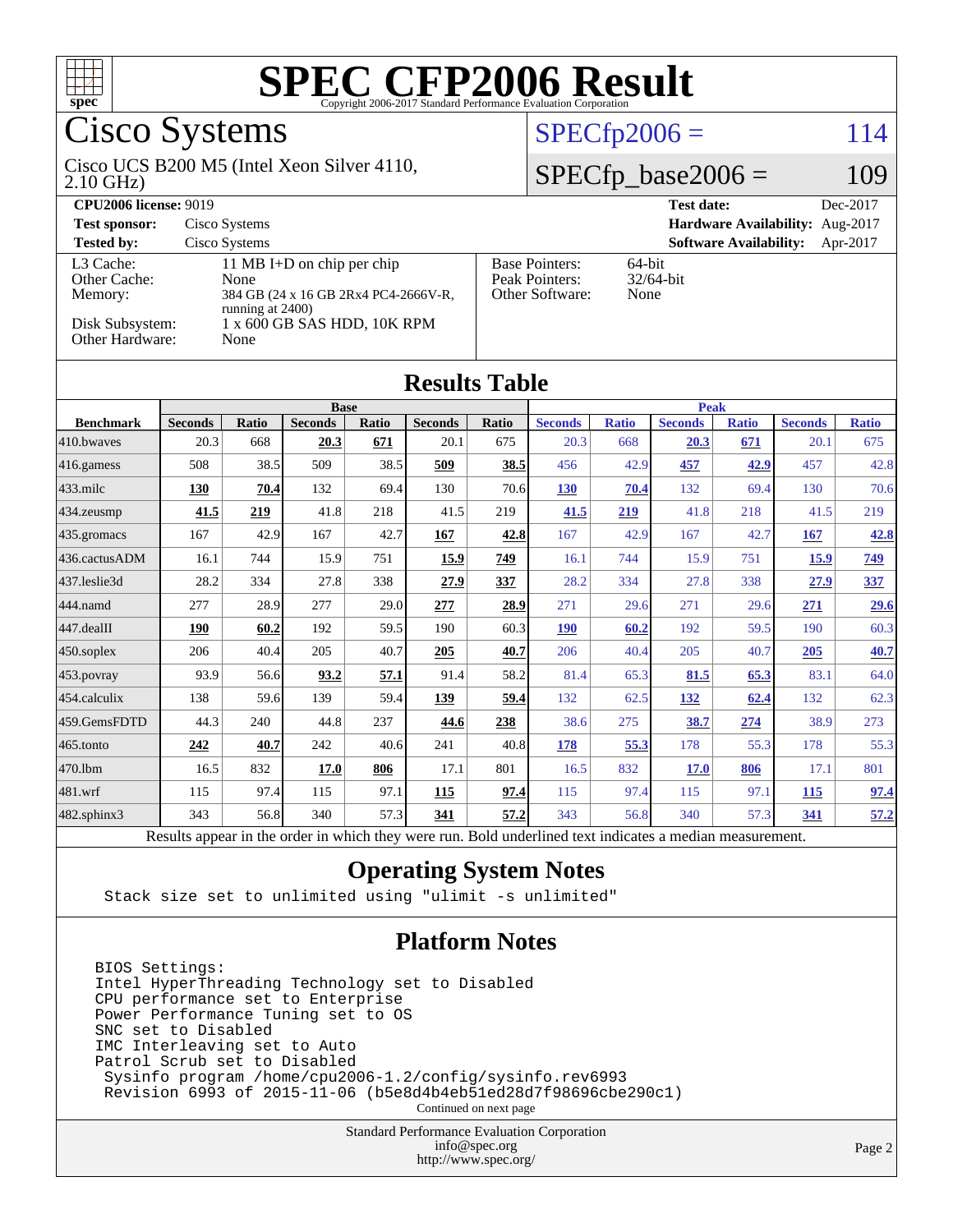

Cisco Systems

 $SPECTp2006 = 114$ 

2.10 GHz) Cisco UCS B200 M5 (Intel Xeon Silver 4110,

 $SPECTp\_base2006 = 109$ 

**[CPU2006 license:](http://www.spec.org/auto/cpu2006/Docs/result-fields.html#CPU2006license)** 9019 **[Test date:](http://www.spec.org/auto/cpu2006/Docs/result-fields.html#Testdate)** Dec-2017 **[Test sponsor:](http://www.spec.org/auto/cpu2006/Docs/result-fields.html#Testsponsor)** Cisco Systems **[Hardware Availability:](http://www.spec.org/auto/cpu2006/Docs/result-fields.html#HardwareAvailability)** Aug-2017 **[Tested by:](http://www.spec.org/auto/cpu2006/Docs/result-fields.html#Testedby)** Cisco Systems **[Software Availability:](http://www.spec.org/auto/cpu2006/Docs/result-fields.html#SoftwareAvailability)** Apr-2017

#### **[Platform Notes \(Continued\)](http://www.spec.org/auto/cpu2006/Docs/result-fields.html#PlatformNotes)**

Standard Performance Evaluation Corporation [info@spec.org](mailto:info@spec.org) <http://www.spec.org/> Page 3 running on linux-qc7k Fri Dec 1 17:19:48 2017 This section contains SUT (System Under Test) info as seen by some common utilities. To remove or add to this section, see: <http://www.spec.org/cpu2006/Docs/config.html#sysinfo> From /proc/cpuinfo model name : Intel(R) Xeon(R) Silver 4110 CPU @ 2.10GHz 2 "physical id"s (chips) 16 "processors" cores, siblings (Caution: counting these is hw and system dependent. The following excerpts from /proc/cpuinfo might not be reliable. Use with caution.) cpu cores : 8 siblings : 8 physical 0: cores 0 1 2 3 4 5 6 7 physical 1: cores 0 1 2 3 4 5 6 7 cache size : 11264 KB From /proc/meminfo MemTotal: 395606600 kB<br>HugePages Total: 0 HugePages\_Total: 0<br>Hugepagesize: 2048 kB Hugepagesize: From /etc/\*release\* /etc/\*version\* SuSE-release: SUSE Linux Enterprise Server 12 (x86\_64) VERSION = 12 PATCHLEVEL = 2 # This file is deprecated and will be removed in a future service pack or release. # Please check /etc/os-release for details about this release. os-release: NAME="SLES" VERSION="12-SP2" VERSION\_ID="12.2" PRETTY\_NAME="SUSE Linux Enterprise Server 12 SP2" ID="sles" ANSI\_COLOR="0;32" CPE\_NAME="cpe:/o:suse:sles:12:sp2" uname -a: Linux linux-qc7k 4.4.21-69-default #1 SMP Tue Oct 25 10:58:20 UTC 2016 (9464f67) x86\_64 x86\_64 x86\_64 GNU/Linux run-level 3 Jan 8 05:16 SPEC is set to: /home/cpu2006-1.2 Filesystem Type Size Used Avail Use% Mounted on 75G 149G 34% / Additional information from dmidecode: Continued on next page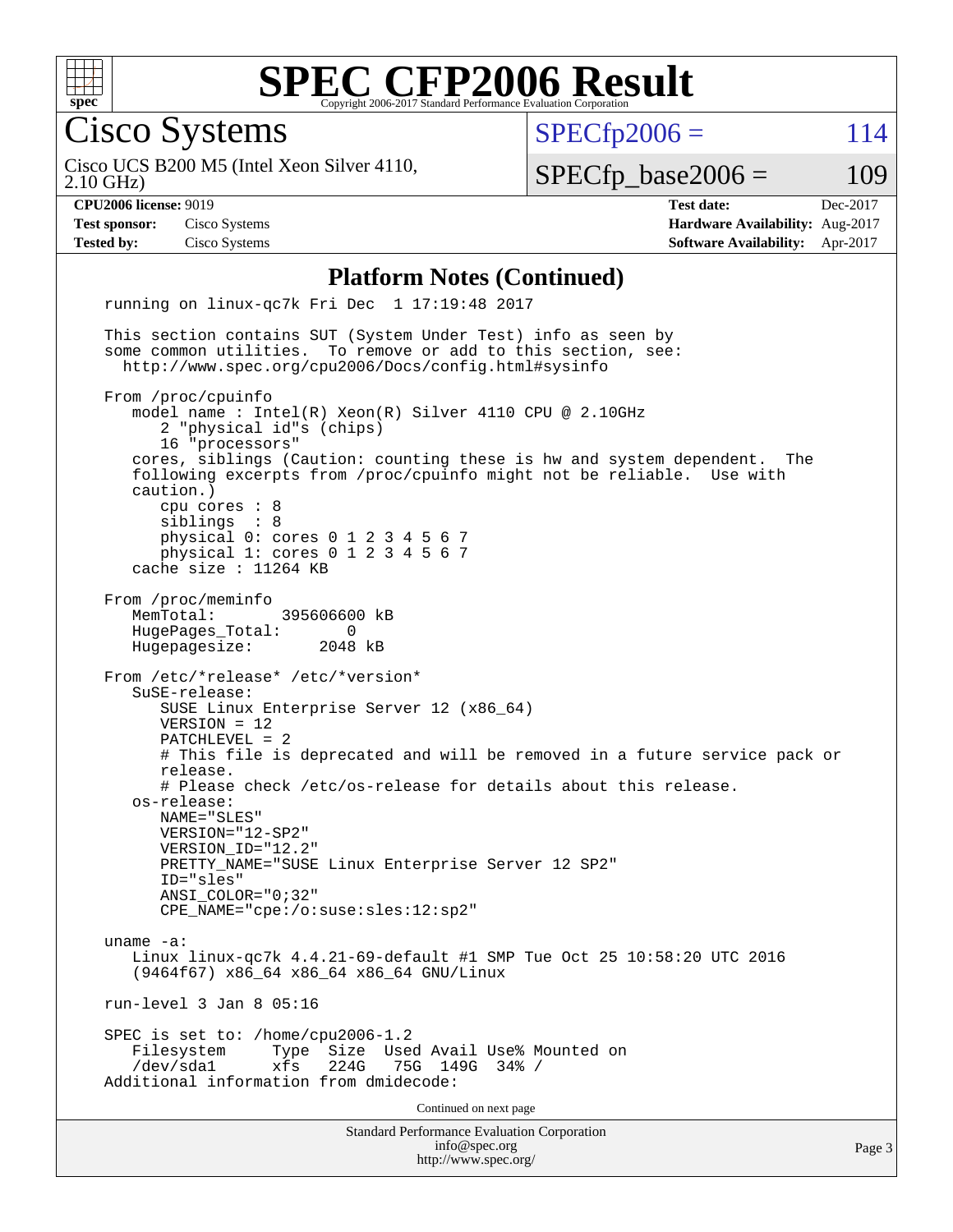

Cisco Systems

 $SPECTp2006 = 114$ 

2.10 GHz) Cisco UCS B200 M5 (Intel Xeon Silver 4110,

#### **[CPU2006 license:](http://www.spec.org/auto/cpu2006/Docs/result-fields.html#CPU2006license)** 9019

 $SPECTp\_base2006 = 109$ 

| <b>CPU2006 license: 9019</b>       |               | <b>Test date:</b>                      |  |
|------------------------------------|---------------|----------------------------------------|--|
| <b>Test sponsor:</b> Cisco Systems |               | <b>Hardware Availability: Aug-2017</b> |  |
| <b>Tested by:</b>                  | Cisco Systems | <b>Software Availability:</b> Apr-2017 |  |

#### **[Platform Notes \(Continued\)](http://www.spec.org/auto/cpu2006/Docs/result-fields.html#PlatformNotes)**

 Warning: Use caution when you interpret this section. The 'dmidecode' program reads system data which is "intended to allow hardware to be accurately determined", but the intent may not be met, as there are frequent changes to hardware, firmware, and the "DMTF SMBIOS" standard.

 BIOS Cisco Systems, Inc. B200M5.3.2.1d.5.0727171353 07/27/2017 Memory: 24x 0xCE00 M393A2G40EB2-CTD 16 GB 2 rank 2666 MHz, configured at 2400 MHz

(End of data from sysinfo program)

#### **[General Notes](http://www.spec.org/auto/cpu2006/Docs/result-fields.html#GeneralNotes)**

Environment variables set by runspec before the start of the run: KMP\_AFFINITY = "granularity=fine,compact" LD\_LIBRARY\_PATH = "/home/cpu2006-1.2/lib/ia32:/home/cpu2006-1.2/lib/intel64:/home/cpu2006-1.2/sh10.2" OMP NUM THREADS = "16"

 Binaries compiled on a system with 1x Intel Core i7-4790 CPU + 32GB RAM memory using Redhat Enterprise Linux 7.2 Transparent Huge Pages enabled with: echo always > /sys/kernel/mm/transparent\_hugepage/enabled

### **[Base Compiler Invocation](http://www.spec.org/auto/cpu2006/Docs/result-fields.html#BaseCompilerInvocation)**

[C benchmarks](http://www.spec.org/auto/cpu2006/Docs/result-fields.html#Cbenchmarks): [icc -m64](http://www.spec.org/cpu2006/results/res2017q4/cpu2006-20171211-50978.flags.html#user_CCbase_intel_icc_64bit_bda6cc9af1fdbb0edc3795bac97ada53)

[C++ benchmarks:](http://www.spec.org/auto/cpu2006/Docs/result-fields.html#CXXbenchmarks) [icpc -m64](http://www.spec.org/cpu2006/results/res2017q4/cpu2006-20171211-50978.flags.html#user_CXXbase_intel_icpc_64bit_fc66a5337ce925472a5c54ad6a0de310)

[Fortran benchmarks](http://www.spec.org/auto/cpu2006/Docs/result-fields.html#Fortranbenchmarks): [ifort -m64](http://www.spec.org/cpu2006/results/res2017q4/cpu2006-20171211-50978.flags.html#user_FCbase_intel_ifort_64bit_ee9d0fb25645d0210d97eb0527dcc06e)

[Benchmarks using both Fortran and C](http://www.spec.org/auto/cpu2006/Docs/result-fields.html#BenchmarksusingbothFortranandC): [icc -m64](http://www.spec.org/cpu2006/results/res2017q4/cpu2006-20171211-50978.flags.html#user_CC_FCbase_intel_icc_64bit_bda6cc9af1fdbb0edc3795bac97ada53) [ifort -m64](http://www.spec.org/cpu2006/results/res2017q4/cpu2006-20171211-50978.flags.html#user_CC_FCbase_intel_ifort_64bit_ee9d0fb25645d0210d97eb0527dcc06e)

### **[Base Portability Flags](http://www.spec.org/auto/cpu2006/Docs/result-fields.html#BasePortabilityFlags)**

 410.bwaves: [-DSPEC\\_CPU\\_LP64](http://www.spec.org/cpu2006/results/res2017q4/cpu2006-20171211-50978.flags.html#suite_basePORTABILITY410_bwaves_DSPEC_CPU_LP64) 416.gamess: [-DSPEC\\_CPU\\_LP64](http://www.spec.org/cpu2006/results/res2017q4/cpu2006-20171211-50978.flags.html#suite_basePORTABILITY416_gamess_DSPEC_CPU_LP64) 433.milc: [-DSPEC\\_CPU\\_LP64](http://www.spec.org/cpu2006/results/res2017q4/cpu2006-20171211-50978.flags.html#suite_basePORTABILITY433_milc_DSPEC_CPU_LP64) 434.zeusmp: [-DSPEC\\_CPU\\_LP64](http://www.spec.org/cpu2006/results/res2017q4/cpu2006-20171211-50978.flags.html#suite_basePORTABILITY434_zeusmp_DSPEC_CPU_LP64) 435.gromacs: [-DSPEC\\_CPU\\_LP64](http://www.spec.org/cpu2006/results/res2017q4/cpu2006-20171211-50978.flags.html#suite_basePORTABILITY435_gromacs_DSPEC_CPU_LP64) [-nofor\\_main](http://www.spec.org/cpu2006/results/res2017q4/cpu2006-20171211-50978.flags.html#user_baseLDPORTABILITY435_gromacs_f-nofor_main) 436.cactusADM: [-DSPEC\\_CPU\\_LP64](http://www.spec.org/cpu2006/results/res2017q4/cpu2006-20171211-50978.flags.html#suite_basePORTABILITY436_cactusADM_DSPEC_CPU_LP64) [-nofor\\_main](http://www.spec.org/cpu2006/results/res2017q4/cpu2006-20171211-50978.flags.html#user_baseLDPORTABILITY436_cactusADM_f-nofor_main) 437.leslie3d: [-DSPEC\\_CPU\\_LP64](http://www.spec.org/cpu2006/results/res2017q4/cpu2006-20171211-50978.flags.html#suite_basePORTABILITY437_leslie3d_DSPEC_CPU_LP64)

Continued on next page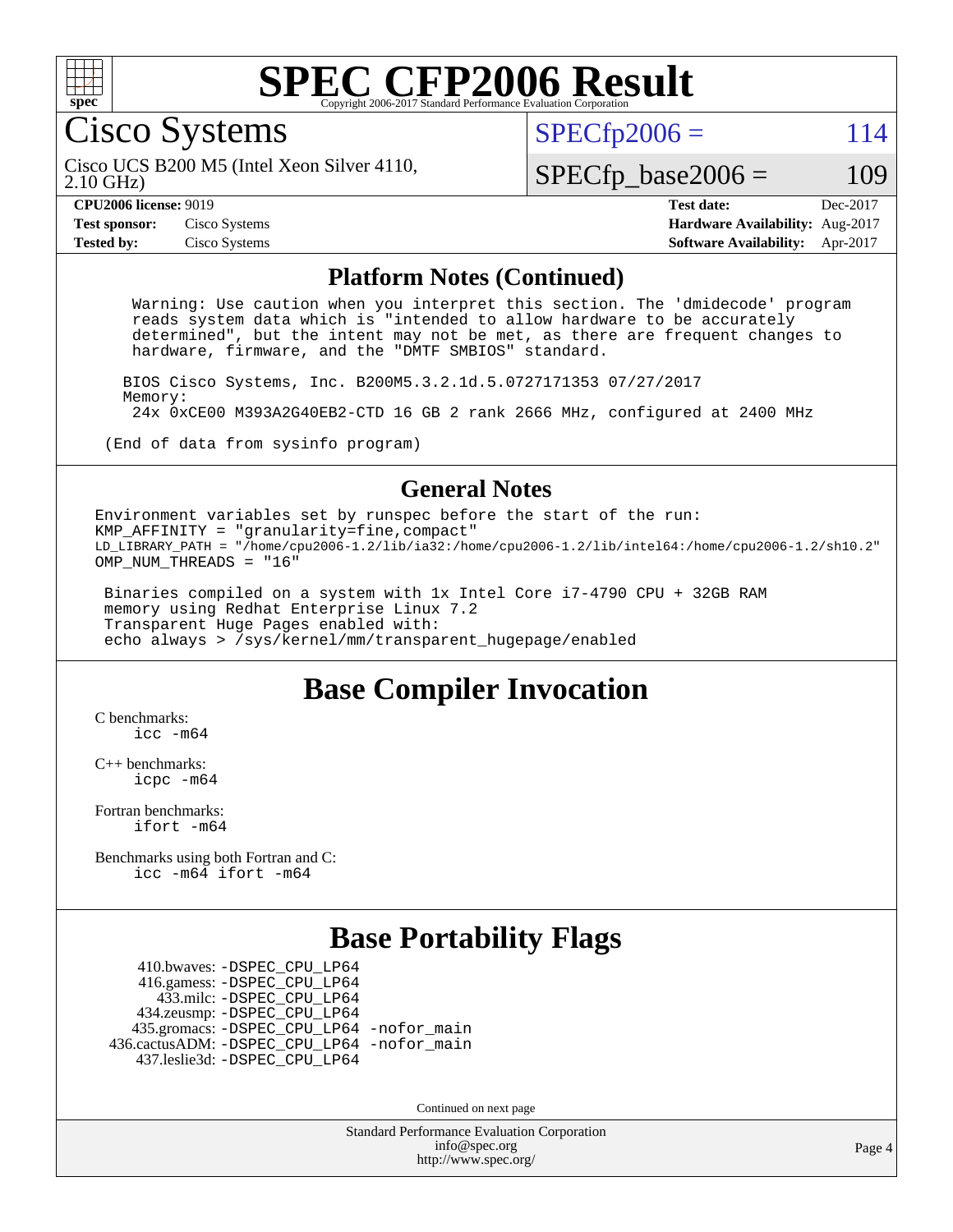

Cisco Systems

2.10 GHz) Cisco UCS B200 M5 (Intel Xeon Silver 4110,  $SPECTp2006 = 114$ 

 $SPECfp\_base2006 = 109$ 

| <b>Test sponsor:</b> | Cisco Systems |
|----------------------|---------------|
| <b>Tested by:</b>    | Cisco Systems |

**[CPU2006 license:](http://www.spec.org/auto/cpu2006/Docs/result-fields.html#CPU2006license)** 9019 **[Test date:](http://www.spec.org/auto/cpu2006/Docs/result-fields.html#Testdate)** Dec-2017 **[Hardware Availability:](http://www.spec.org/auto/cpu2006/Docs/result-fields.html#HardwareAvailability)** Aug-2017 **[Software Availability:](http://www.spec.org/auto/cpu2006/Docs/result-fields.html#SoftwareAvailability)** Apr-2017

# **[Base Portability Flags \(Continued\)](http://www.spec.org/auto/cpu2006/Docs/result-fields.html#BasePortabilityFlags)**

 444.namd: [-DSPEC\\_CPU\\_LP64](http://www.spec.org/cpu2006/results/res2017q4/cpu2006-20171211-50978.flags.html#suite_basePORTABILITY444_namd_DSPEC_CPU_LP64) 447.dealII: [-DSPEC\\_CPU\\_LP64](http://www.spec.org/cpu2006/results/res2017q4/cpu2006-20171211-50978.flags.html#suite_basePORTABILITY447_dealII_DSPEC_CPU_LP64) 450.soplex: [-DSPEC\\_CPU\\_LP64](http://www.spec.org/cpu2006/results/res2017q4/cpu2006-20171211-50978.flags.html#suite_basePORTABILITY450_soplex_DSPEC_CPU_LP64) 453.povray: [-DSPEC\\_CPU\\_LP64](http://www.spec.org/cpu2006/results/res2017q4/cpu2006-20171211-50978.flags.html#suite_basePORTABILITY453_povray_DSPEC_CPU_LP64) 454.calculix: [-DSPEC\\_CPU\\_LP64](http://www.spec.org/cpu2006/results/res2017q4/cpu2006-20171211-50978.flags.html#suite_basePORTABILITY454_calculix_DSPEC_CPU_LP64) [-nofor\\_main](http://www.spec.org/cpu2006/results/res2017q4/cpu2006-20171211-50978.flags.html#user_baseLDPORTABILITY454_calculix_f-nofor_main) 459.GemsFDTD: [-DSPEC\\_CPU\\_LP64](http://www.spec.org/cpu2006/results/res2017q4/cpu2006-20171211-50978.flags.html#suite_basePORTABILITY459_GemsFDTD_DSPEC_CPU_LP64) 465.tonto: [-DSPEC\\_CPU\\_LP64](http://www.spec.org/cpu2006/results/res2017q4/cpu2006-20171211-50978.flags.html#suite_basePORTABILITY465_tonto_DSPEC_CPU_LP64) 470.lbm: [-DSPEC\\_CPU\\_LP64](http://www.spec.org/cpu2006/results/res2017q4/cpu2006-20171211-50978.flags.html#suite_basePORTABILITY470_lbm_DSPEC_CPU_LP64) 482.sphinx3: [-DSPEC\\_CPU\\_LP64](http://www.spec.org/cpu2006/results/res2017q4/cpu2006-20171211-50978.flags.html#suite_basePORTABILITY482_sphinx3_DSPEC_CPU_LP64)

481.wrf: [-DSPEC\\_CPU\\_LP64](http://www.spec.org/cpu2006/results/res2017q4/cpu2006-20171211-50978.flags.html#suite_basePORTABILITY481_wrf_DSPEC_CPU_LP64) [-DSPEC\\_CPU\\_CASE\\_FLAG](http://www.spec.org/cpu2006/results/res2017q4/cpu2006-20171211-50978.flags.html#b481.wrf_baseCPORTABILITY_DSPEC_CPU_CASE_FLAG) [-DSPEC\\_CPU\\_LINUX](http://www.spec.org/cpu2006/results/res2017q4/cpu2006-20171211-50978.flags.html#b481.wrf_baseCPORTABILITY_DSPEC_CPU_LINUX)

### **[Base Optimization Flags](http://www.spec.org/auto/cpu2006/Docs/result-fields.html#BaseOptimizationFlags)**

[C benchmarks](http://www.spec.org/auto/cpu2006/Docs/result-fields.html#Cbenchmarks):

[-xCORE-AVX2](http://www.spec.org/cpu2006/results/res2017q4/cpu2006-20171211-50978.flags.html#user_CCbase_f-xCORE-AVX2) [-ipo](http://www.spec.org/cpu2006/results/res2017q4/cpu2006-20171211-50978.flags.html#user_CCbase_f-ipo) [-O3](http://www.spec.org/cpu2006/results/res2017q4/cpu2006-20171211-50978.flags.html#user_CCbase_f-O3) [-no-prec-div](http://www.spec.org/cpu2006/results/res2017q4/cpu2006-20171211-50978.flags.html#user_CCbase_f-no-prec-div) [-parallel](http://www.spec.org/cpu2006/results/res2017q4/cpu2006-20171211-50978.flags.html#user_CCbase_f-parallel) [-qopt-prefetch](http://www.spec.org/cpu2006/results/res2017q4/cpu2006-20171211-50978.flags.html#user_CCbase_f-qopt-prefetch)

[C++ benchmarks:](http://www.spec.org/auto/cpu2006/Docs/result-fields.html#CXXbenchmarks) [-xCORE-AVX2](http://www.spec.org/cpu2006/results/res2017q4/cpu2006-20171211-50978.flags.html#user_CXXbase_f-xCORE-AVX2) [-ipo](http://www.spec.org/cpu2006/results/res2017q4/cpu2006-20171211-50978.flags.html#user_CXXbase_f-ipo) [-O3](http://www.spec.org/cpu2006/results/res2017q4/cpu2006-20171211-50978.flags.html#user_CXXbase_f-O3) [-no-prec-div](http://www.spec.org/cpu2006/results/res2017q4/cpu2006-20171211-50978.flags.html#user_CXXbase_f-no-prec-div) [-qopt-prefetch](http://www.spec.org/cpu2006/results/res2017q4/cpu2006-20171211-50978.flags.html#user_CXXbase_f-qopt-prefetch)

[Fortran benchmarks](http://www.spec.org/auto/cpu2006/Docs/result-fields.html#Fortranbenchmarks): [-xCORE-AVX2](http://www.spec.org/cpu2006/results/res2017q4/cpu2006-20171211-50978.flags.html#user_FCbase_f-xCORE-AVX2) [-ipo](http://www.spec.org/cpu2006/results/res2017q4/cpu2006-20171211-50978.flags.html#user_FCbase_f-ipo) [-O3](http://www.spec.org/cpu2006/results/res2017q4/cpu2006-20171211-50978.flags.html#user_FCbase_f-O3) [-no-prec-div](http://www.spec.org/cpu2006/results/res2017q4/cpu2006-20171211-50978.flags.html#user_FCbase_f-no-prec-div) [-parallel](http://www.spec.org/cpu2006/results/res2017q4/cpu2006-20171211-50978.flags.html#user_FCbase_f-parallel) [-qopt-prefetch](http://www.spec.org/cpu2006/results/res2017q4/cpu2006-20171211-50978.flags.html#user_FCbase_f-qopt-prefetch)

[Benchmarks using both Fortran and C](http://www.spec.org/auto/cpu2006/Docs/result-fields.html#BenchmarksusingbothFortranandC): [-xCORE-AVX2](http://www.spec.org/cpu2006/results/res2017q4/cpu2006-20171211-50978.flags.html#user_CC_FCbase_f-xCORE-AVX2) [-ipo](http://www.spec.org/cpu2006/results/res2017q4/cpu2006-20171211-50978.flags.html#user_CC_FCbase_f-ipo) [-O3](http://www.spec.org/cpu2006/results/res2017q4/cpu2006-20171211-50978.flags.html#user_CC_FCbase_f-O3) [-no-prec-div](http://www.spec.org/cpu2006/results/res2017q4/cpu2006-20171211-50978.flags.html#user_CC_FCbase_f-no-prec-div) [-parallel](http://www.spec.org/cpu2006/results/res2017q4/cpu2006-20171211-50978.flags.html#user_CC_FCbase_f-parallel) [-qopt-prefetch](http://www.spec.org/cpu2006/results/res2017q4/cpu2006-20171211-50978.flags.html#user_CC_FCbase_f-qopt-prefetch)

## **[Peak Compiler Invocation](http://www.spec.org/auto/cpu2006/Docs/result-fields.html#PeakCompilerInvocation)**

[C benchmarks](http://www.spec.org/auto/cpu2006/Docs/result-fields.html#Cbenchmarks): [icc -m64](http://www.spec.org/cpu2006/results/res2017q4/cpu2006-20171211-50978.flags.html#user_CCpeak_intel_icc_64bit_bda6cc9af1fdbb0edc3795bac97ada53)

[C++ benchmarks:](http://www.spec.org/auto/cpu2006/Docs/result-fields.html#CXXbenchmarks) [icpc -m64](http://www.spec.org/cpu2006/results/res2017q4/cpu2006-20171211-50978.flags.html#user_CXXpeak_intel_icpc_64bit_fc66a5337ce925472a5c54ad6a0de310)

[Fortran benchmarks](http://www.spec.org/auto/cpu2006/Docs/result-fields.html#Fortranbenchmarks): [ifort -m64](http://www.spec.org/cpu2006/results/res2017q4/cpu2006-20171211-50978.flags.html#user_FCpeak_intel_ifort_64bit_ee9d0fb25645d0210d97eb0527dcc06e)

[Benchmarks using both Fortran and C](http://www.spec.org/auto/cpu2006/Docs/result-fields.html#BenchmarksusingbothFortranandC): [icc -m64](http://www.spec.org/cpu2006/results/res2017q4/cpu2006-20171211-50978.flags.html#user_CC_FCpeak_intel_icc_64bit_bda6cc9af1fdbb0edc3795bac97ada53) [ifort -m64](http://www.spec.org/cpu2006/results/res2017q4/cpu2006-20171211-50978.flags.html#user_CC_FCpeak_intel_ifort_64bit_ee9d0fb25645d0210d97eb0527dcc06e)

# **[Peak Portability Flags](http://www.spec.org/auto/cpu2006/Docs/result-fields.html#PeakPortabilityFlags)**

Same as Base Portability Flags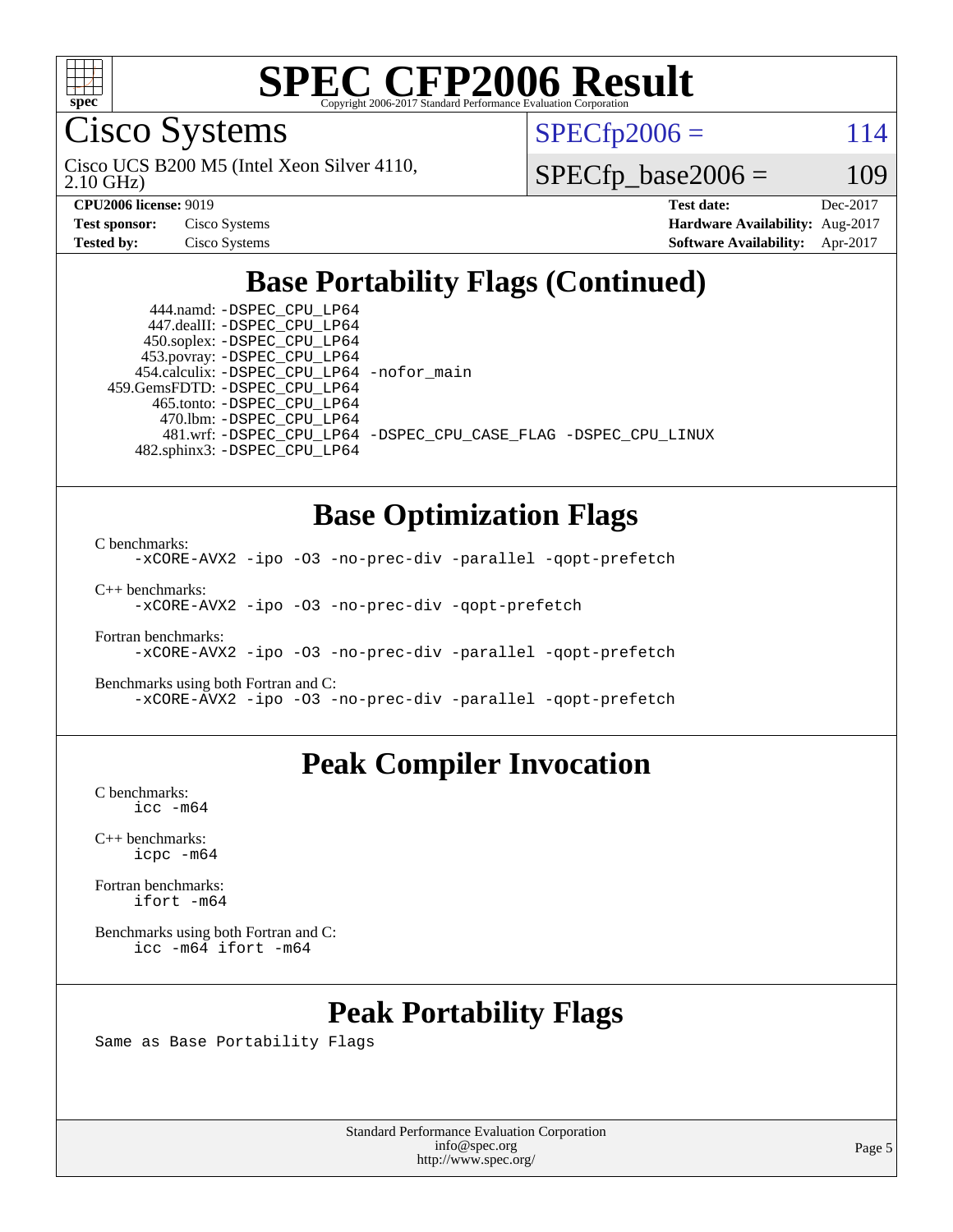

Cisco Systems

 $SPECTp2006 = 114$ 

2.10 GHz) Cisco UCS B200 M5 (Intel Xeon Silver 4110,

 $SPECfp\_base2006 = 109$ 

**[CPU2006 license:](http://www.spec.org/auto/cpu2006/Docs/result-fields.html#CPU2006license)** 9019 **[Test date:](http://www.spec.org/auto/cpu2006/Docs/result-fields.html#Testdate)** Dec-2017 **[Test sponsor:](http://www.spec.org/auto/cpu2006/Docs/result-fields.html#Testsponsor)** Cisco Systems **[Hardware Availability:](http://www.spec.org/auto/cpu2006/Docs/result-fields.html#HardwareAvailability)** Aug-2017 **[Tested by:](http://www.spec.org/auto/cpu2006/Docs/result-fields.html#Testedby)** Cisco Systems **[Software Availability:](http://www.spec.org/auto/cpu2006/Docs/result-fields.html#SoftwareAvailability)** Apr-2017

# **[Peak Optimization Flags](http://www.spec.org/auto/cpu2006/Docs/result-fields.html#PeakOptimizationFlags)**

[C benchmarks](http://www.spec.org/auto/cpu2006/Docs/result-fields.html#Cbenchmarks):

433.milc: basepeak = yes

 $470.$ lbm: basepeak = yes

 $482$ .sphinx3: basepeak = yes

[C++ benchmarks:](http://www.spec.org/auto/cpu2006/Docs/result-fields.html#CXXbenchmarks)

 444.namd: [-prof-gen](http://www.spec.org/cpu2006/results/res2017q4/cpu2006-20171211-50978.flags.html#user_peakPASS1_CXXFLAGSPASS1_LDFLAGS444_namd_prof_gen_e43856698f6ca7b7e442dfd80e94a8fc)(pass 1) [-prof-use](http://www.spec.org/cpu2006/results/res2017q4/cpu2006-20171211-50978.flags.html#user_peakPASS2_CXXFLAGSPASS2_LDFLAGS444_namd_prof_use_bccf7792157ff70d64e32fe3e1250b55)(pass 2) [-xCORE-AVX2](http://www.spec.org/cpu2006/results/res2017q4/cpu2006-20171211-50978.flags.html#user_peakPASS2_CXXFLAGSPASS2_LDFLAGS444_namd_f-xCORE-AVX2)(pass 2)  $-par-num-threads=1(pass 1) -ipo(pass 2) -O3(pass 2)$  $-par-num-threads=1(pass 1) -ipo(pass 2) -O3(pass 2)$  $-par-num-threads=1(pass 1) -ipo(pass 2) -O3(pass 2)$  $-par-num-threads=1(pass 1) -ipo(pass 2) -O3(pass 2)$  $-par-num-threads=1(pass 1) -ipo(pass 2) -O3(pass 2)$  $-par-num-threads=1(pass 1) -ipo(pass 2) -O3(pass 2)$ [-no-prec-div](http://www.spec.org/cpu2006/results/res2017q4/cpu2006-20171211-50978.flags.html#user_peakPASS2_CXXFLAGSPASS2_LDFLAGS444_namd_f-no-prec-div)(pass 2) [-fno-alias](http://www.spec.org/cpu2006/results/res2017q4/cpu2006-20171211-50978.flags.html#user_peakCXXOPTIMIZEOPTIMIZE444_namd_f-no-alias_694e77f6c5a51e658e82ccff53a9e63a) [-auto-ilp32](http://www.spec.org/cpu2006/results/res2017q4/cpu2006-20171211-50978.flags.html#user_peakCXXOPTIMIZE444_namd_f-auto-ilp32)

447.dealII: basepeak = yes

 $450$ .soplex: basepeak = yes

 453.povray: [-prof-gen](http://www.spec.org/cpu2006/results/res2017q4/cpu2006-20171211-50978.flags.html#user_peakPASS1_CXXFLAGSPASS1_LDFLAGS453_povray_prof_gen_e43856698f6ca7b7e442dfd80e94a8fc)(pass 1) [-prof-use](http://www.spec.org/cpu2006/results/res2017q4/cpu2006-20171211-50978.flags.html#user_peakPASS2_CXXFLAGSPASS2_LDFLAGS453_povray_prof_use_bccf7792157ff70d64e32fe3e1250b55)(pass 2) [-xCORE-AVX2](http://www.spec.org/cpu2006/results/res2017q4/cpu2006-20171211-50978.flags.html#user_peakPASS2_CXXFLAGSPASS2_LDFLAGS453_povray_f-xCORE-AVX2)(pass 2)  $-par-num-threads=1(pass 1) -ipo(pass 2) -O3(pass 2)$  $-par-num-threads=1(pass 1) -ipo(pass 2) -O3(pass 2)$  $-par-num-threads=1(pass 1) -ipo(pass 2) -O3(pass 2)$  $-par-num-threads=1(pass 1) -ipo(pass 2) -O3(pass 2)$  $-par-num-threads=1(pass 1) -ipo(pass 2) -O3(pass 2)$  $-par-num-threads=1(pass 1) -ipo(pass 2) -O3(pass 2)$ [-no-prec-div](http://www.spec.org/cpu2006/results/res2017q4/cpu2006-20171211-50978.flags.html#user_peakPASS2_CXXFLAGSPASS2_LDFLAGS453_povray_f-no-prec-div)(pass 2) [-unroll4](http://www.spec.org/cpu2006/results/res2017q4/cpu2006-20171211-50978.flags.html#user_peakCXXOPTIMIZE453_povray_f-unroll_4e5e4ed65b7fd20bdcd365bec371b81f) [-ansi-alias](http://www.spec.org/cpu2006/results/res2017q4/cpu2006-20171211-50978.flags.html#user_peakCXXOPTIMIZE453_povray_f-ansi-alias)

[Fortran benchmarks](http://www.spec.org/auto/cpu2006/Docs/result-fields.html#Fortranbenchmarks):

 $410.bwaves: basepeak = yes$ 

 416.gamess: [-prof-gen](http://www.spec.org/cpu2006/results/res2017q4/cpu2006-20171211-50978.flags.html#user_peakPASS1_FFLAGSPASS1_LDFLAGS416_gamess_prof_gen_e43856698f6ca7b7e442dfd80e94a8fc)(pass 1) [-prof-use](http://www.spec.org/cpu2006/results/res2017q4/cpu2006-20171211-50978.flags.html#user_peakPASS2_FFLAGSPASS2_LDFLAGS416_gamess_prof_use_bccf7792157ff70d64e32fe3e1250b55)(pass 2) [-xCORE-AVX2](http://www.spec.org/cpu2006/results/res2017q4/cpu2006-20171211-50978.flags.html#user_peakPASS2_FFLAGSPASS2_LDFLAGS416_gamess_f-xCORE-AVX2)(pass 2)  $-par-num-threads=1(pass 1) -ipo(pass 2) -O3(pass 2)$  $-par-num-threads=1(pass 1) -ipo(pass 2) -O3(pass 2)$  $-par-num-threads=1(pass 1) -ipo(pass 2) -O3(pass 2)$  $-par-num-threads=1(pass 1) -ipo(pass 2) -O3(pass 2)$  $-par-num-threads=1(pass 1) -ipo(pass 2) -O3(pass 2)$  $-par-num-threads=1(pass 1) -ipo(pass 2) -O3(pass 2)$ [-no-prec-div](http://www.spec.org/cpu2006/results/res2017q4/cpu2006-20171211-50978.flags.html#user_peakPASS2_FFLAGSPASS2_LDFLAGS416_gamess_f-no-prec-div)(pass 2) [-unroll2](http://www.spec.org/cpu2006/results/res2017q4/cpu2006-20171211-50978.flags.html#user_peakOPTIMIZE416_gamess_f-unroll_784dae83bebfb236979b41d2422d7ec2) [-inline-level=0](http://www.spec.org/cpu2006/results/res2017q4/cpu2006-20171211-50978.flags.html#user_peakOPTIMIZE416_gamess_f-inline-level_318d07a09274ad25e8d15dbfaa68ba50) [-scalar-rep-](http://www.spec.org/cpu2006/results/res2017q4/cpu2006-20171211-50978.flags.html#user_peakOPTIMIZE416_gamess_f-disablescalarrep_abbcad04450fb118e4809c81d83c8a1d)

 $434$ .zeusmp: basepeak = yes

437.leslie3d: basepeak = yes

```
 459.GemsFDTD: -prof-gen(pass 1) -prof-use(pass 2) -xCORE-AVX2(pass 2)
 -par-num-threads=1(pass 1) -ipo(pass 2) -O3(pass 2)
 -no-prec-div(pass 2) -unroll2 -inline-level=0
 -qopt-prefetch -parallel
```
 465.tonto: [-prof-gen](http://www.spec.org/cpu2006/results/res2017q4/cpu2006-20171211-50978.flags.html#user_peakPASS1_FFLAGSPASS1_LDFLAGS465_tonto_prof_gen_e43856698f6ca7b7e442dfd80e94a8fc)(pass 1) [-prof-use](http://www.spec.org/cpu2006/results/res2017q4/cpu2006-20171211-50978.flags.html#user_peakPASS2_FFLAGSPASS2_LDFLAGS465_tonto_prof_use_bccf7792157ff70d64e32fe3e1250b55)(pass 2) [-xCORE-AVX2](http://www.spec.org/cpu2006/results/res2017q4/cpu2006-20171211-50978.flags.html#user_peakPASS2_FFLAGSPASS2_LDFLAGS465_tonto_f-xCORE-AVX2)(pass 2)  $-par-num-threads=1(pass 1) -ipo(pass 2) -O3(pass 2)$  $-par-num-threads=1(pass 1) -ipo(pass 2) -O3(pass 2)$  $-par-num-threads=1(pass 1) -ipo(pass 2) -O3(pass 2)$  $-par-num-threads=1(pass 1) -ipo(pass 2) -O3(pass 2)$  $-par-num-threads=1(pass 1) -ipo(pass 2) -O3(pass 2)$  $-par-num-threads=1(pass 1) -ipo(pass 2) -O3(pass 2)$ [-no-prec-div](http://www.spec.org/cpu2006/results/res2017q4/cpu2006-20171211-50978.flags.html#user_peakPASS2_FFLAGSPASS2_LDFLAGS465_tonto_f-no-prec-div)(pass 2) [-inline-calloc](http://www.spec.org/cpu2006/results/res2017q4/cpu2006-20171211-50978.flags.html#user_peakOPTIMIZE465_tonto_f-inline-calloc) [-qopt-malloc-options=3](http://www.spec.org/cpu2006/results/res2017q4/cpu2006-20171211-50978.flags.html#user_peakOPTIMIZE465_tonto_f-qopt-malloc-options_0fcb435012e78f27d57f473818e45fe4) [-auto](http://www.spec.org/cpu2006/results/res2017q4/cpu2006-20171211-50978.flags.html#user_peakOPTIMIZE465_tonto_f-auto) [-unroll4](http://www.spec.org/cpu2006/results/res2017q4/cpu2006-20171211-50978.flags.html#user_peakOPTIMIZE465_tonto_f-unroll_4e5e4ed65b7fd20bdcd365bec371b81f)

[Benchmarks using both Fortran and C](http://www.spec.org/auto/cpu2006/Docs/result-fields.html#BenchmarksusingbothFortranandC):

435.gromacs: basepeak = yes

 $436.cactusADM:basepeak = yes$ 

Continued on next page